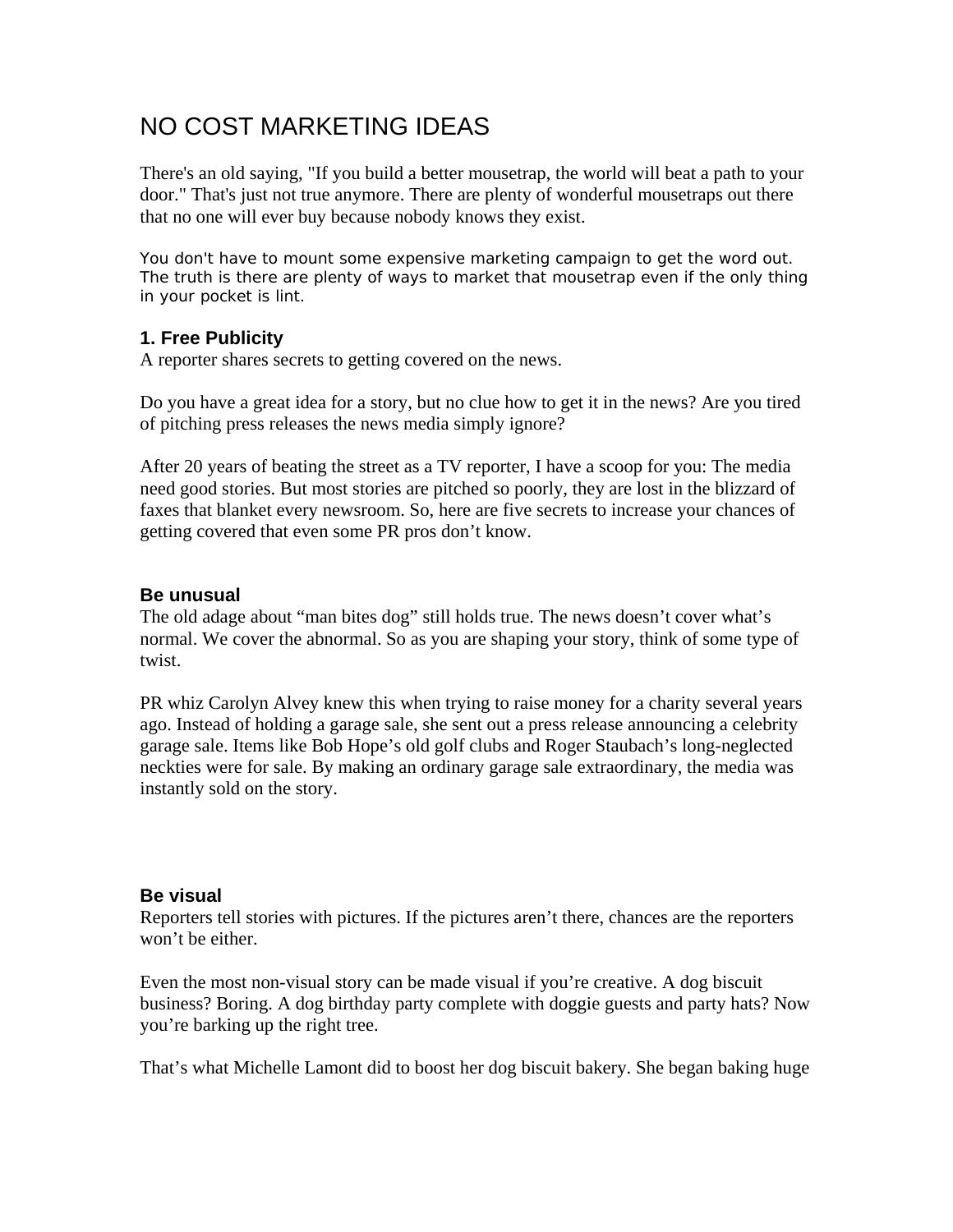dog biscuit birthday cakes and inviting the media to cover the parties. She's had reporters hounding her for stories ever since.

#### **Choose the right reporter**

Perhaps the most common mistake even some PR pros make is trying to sell a good story to the wrong person. Most reporters have a specialty, like real estate or business.

So, seek out the reporter who will have the most to benefit from your story. Start studying the news. Before you call a TV station or try to pitch the paper, become familiar with a reporter's work. Don't try to sell a financial story to a reporter who covers entertainment.

#### **Write like a reporter**

If I were going to send a press release to a reporter, I'd write the kind of headline that a newspaper would run. And I'd make the rest of the release so conversational that a TV anchor could read it right on the air.

**Why is this so important?** A major-market newsroom gets hundreds of press releases every day. Often the decision on whether to cover your story is made in a matter of seconds. Many times that well-crafted sentence in the third paragraph of your press release is never read.

### **Wait for a slow news day**

The holidays are the slowest news times of the year. When government offices are closed, so are most of our sources. Take advantage of it.

In fact, take out your calendar and begin circling government holidays. If the government isn't making news, we reporters are scrambling to find something to cover. Pitch even an average story on a day when reporters are starving for news, and you're much more likely to get coverage.

There you go. Now you're armed with knowledge that even some well-paid public relations professionals don't practice. If your idea is unique, visual, and pitched to the right person when the supply of news is running thin, you're in!

#### **2. Public Speaking**

Every service club and Chamber of Commerce on the planet needs speakers. In fact, most Lions, Rotary and Kiwanis clubs need 52 speakers a year. It's an audition for dozens of new customers and yet many clubs struggle to find a speaker each week.

Even if you don't think you're a gifted speaker, most people will do just fine if they're talking about something they're passionate about. Come up with a 15-minute talk about "Giving Great Customer Service" or "How to Make a Home Sell Faster" and tell your story. Talk about what you do to make sure the "Sold" sign goes up in a matter of weeks